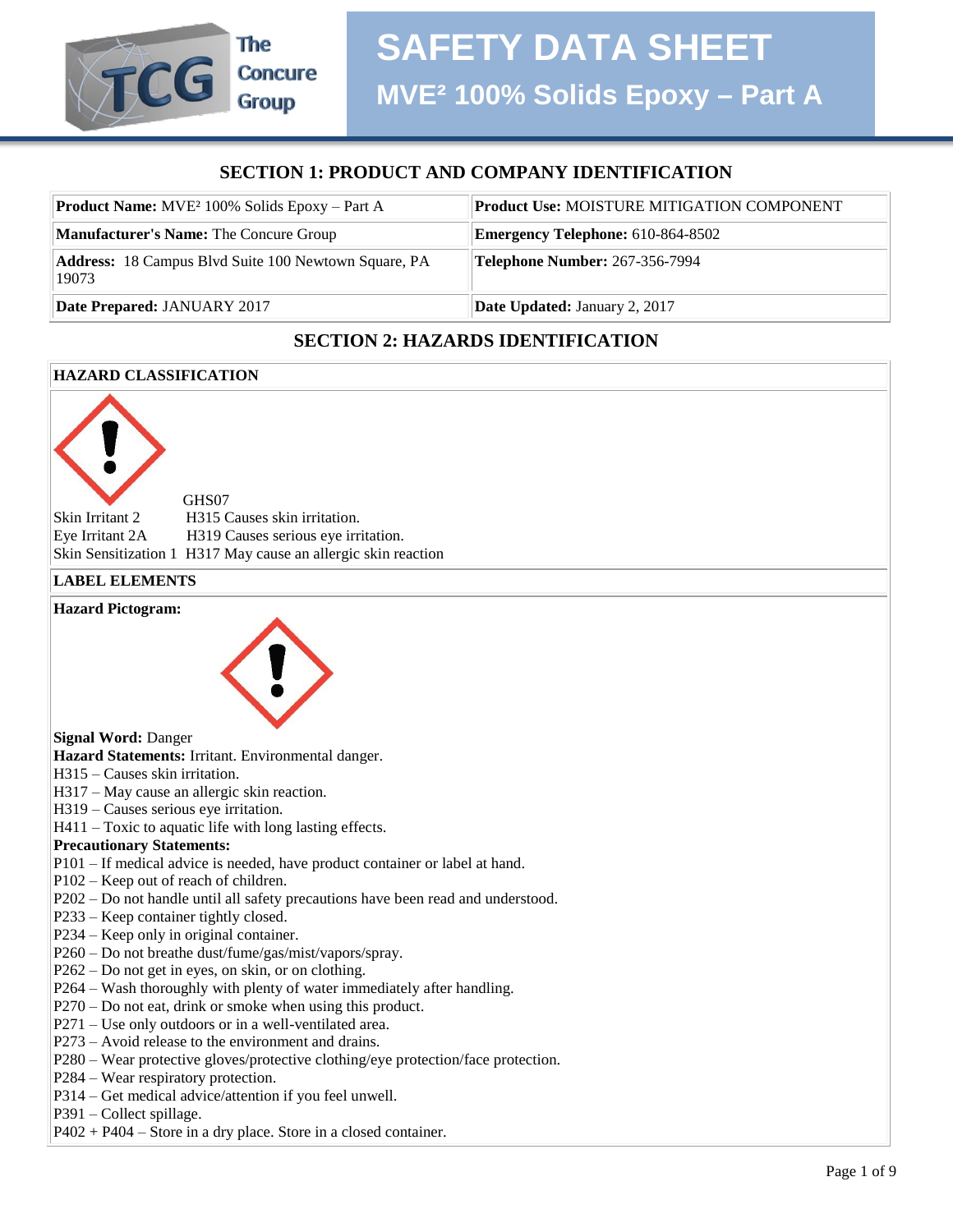

P403 + P233 – Store in a well-ventilated place. Keep container tightly closed.

P405 – Store locked up.

P501 – Dispose of contents and container as hazardous waste in accordance with all local, regional, national and international regulations.

#### **ADDITIONAL INFORMATION**

**Hazards not otherwise classified:** Not applicable.

1.0 % of the mixture consists of ingredient(s) of unknown acute toxicity.

# **SECTION 3: COMPOSITION / INFORMATION ON INGREDIENTS**

| <b> MATERIAL OR INGREDIENT</b>                          | $\triangle$ AS # | $\frac{0}{\alpha}$ |
|---------------------------------------------------------|------------------|--------------------|
| Propane, 2,2-bis[p-(2,3-epoxypropoxy)phenyl]-, polymers | 25085-99-8       | $>99\%$            |

Exact composition percentage/concentration has been withheld as a trade secret in accordance with paragraph (i) of §1910.1200.

# **SECTION 4: FIRST-AID MEASURES**

#### **DESCRIPTION OF THE FIRST AID MEASURE**

**Eye:** In case of contact, immediately flush eyes with plenty of water also under eyelids for at least 20 minutes. If easy to do, remove contact lenses, if worn. Get medical attention immediately.

**Skin:** In case of contact, immediately remove any extraneous chemical, contaminated clothing and shoes. Immediately flush skin with plenty of water for at least 20 minutes. Wash clothing before reuse. Call a physician if irritation develops and persists. NOTE TO PHYSICIANS: Application of corticosteroid cream has been effective in treating skin irritation.

**Inhalation:** If breathed in, remove victim to fresh air and keep at rest in a position comfortable for breathing. Give oxygen if breathing is difficult. Give artificial respiration if not breathing. Get medical advice and attention if you feel unwell.

**Ingestion:** If swallowed, do NOT induce vomiting unless directed to do so by medical personnel. Never give anything by mouth to an unconscious person. Give 2 cupfuls of water if victim is conscience and alert. Get medical advice and attention.

#### **IMPORTANT SYMPTOMS AND EFFECTS, BOTH ACUTE AND DELAYED**

**Eye:** May cause moderate eye irritation.

**Skin:** Brief contact may cause moderate skin irritation with local redness. Prolonged skin contact is unlikely to result in absorption of harmful amounts. Has caused allergic skin reactions in humans. Has demonstrated the potential for contact allergy in mice.

**Inhalation:** At room temperature, exposure to vapor is minimal due to low volatility. Vapor from heated material, mist or aerosols may cause respiratory irritation.

**Ingestion:** Very low toxicity if swallowed. Harmful effects not anticipated from swallowing small amounts.

**Chronic Health Hazard:** This product contains no listed carcinogens according to IARC, ACGIH, NTP and/or OSHA in concentrations of 0.1 percent or greater. Many studies have been conducted to assess the potential carcinogenicity of diglycidyl ether of bisphenol A (DGEBPA). Indeed, the most recent review of the available data by the International Agency for Research on Cancer (IARC) has concluded that DGEBPA is not classified as a carcinogen. Although some weak evidence of carcinogenicity has been reported in animals, when all of the data are considered, the weight of evidence does not show that DGEBPA is carcinogenic.

#### **INDICATION OF IMMEDIATE MEDICAL ATTENTION AND SPECIAL TREATMENTS NEEDED**

**Note to Physicians:** Symptoms may not appear immediately. Corticosteroid cream has been effective in treating skin irritation.

**Specific Treatments:** No specific antidote. Treatment of exposure should be directed at the control of symptoms and the clinical condition of the patient. In case of accident or if you feel unwell, seek medical advice immediately (provide label or SDS).

# **SECTION 5 – FIRE-FIGHTING MEASURES**

**FLAMMABILITY**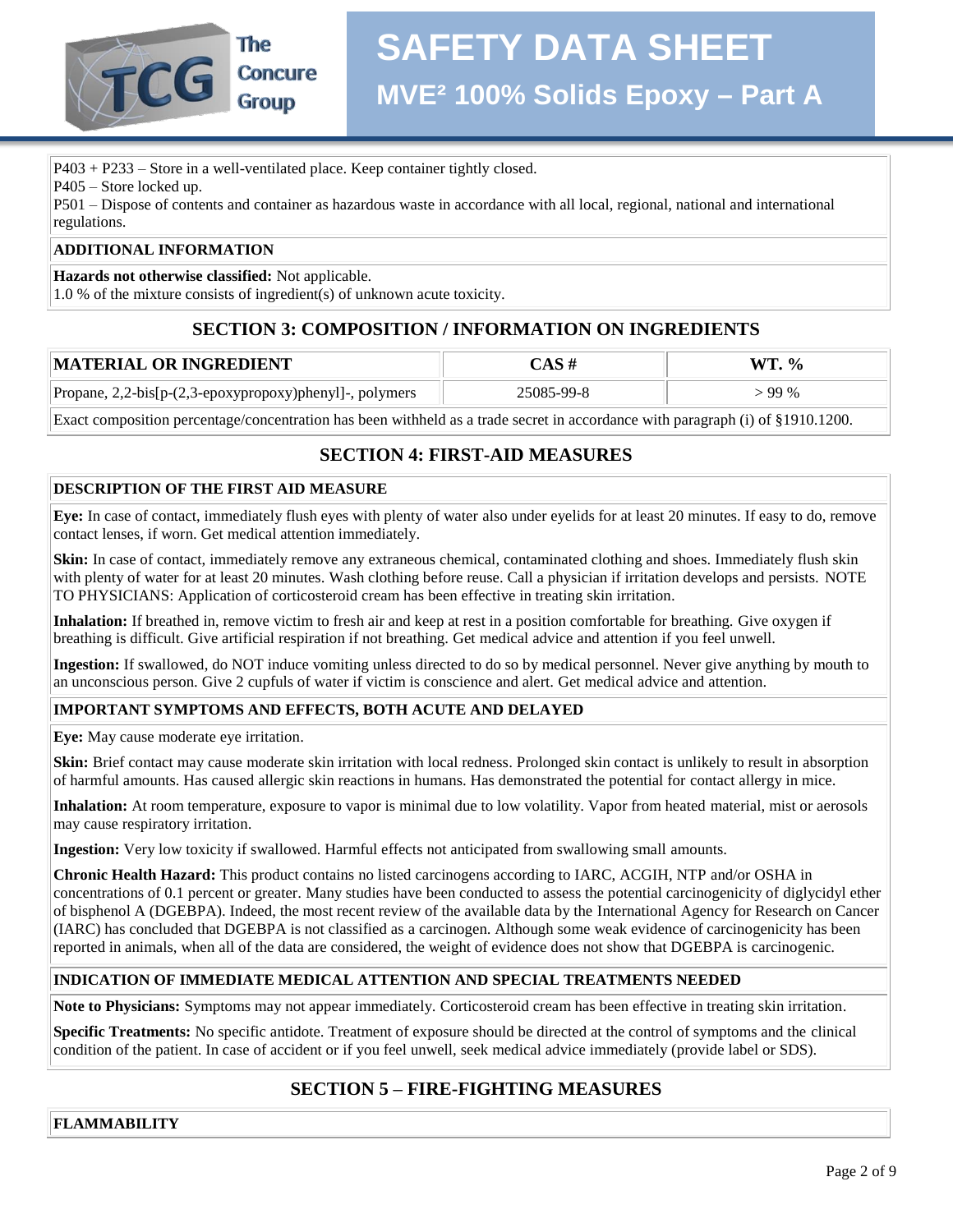#### **Flammability:** Not flammable by WHMIS/OSHA criteria.

#### **EXTINGUISHING MEDIA**

**Suitable Extinguishing Media:** Water fog or fine spray. Dry chemical fire extinguishers. Carbon dioxide fire extinguishers. Foam. Alcohol resistant foams (ATC type) are preferred. Water fog, applied gently may be used as a blanket for fire extinguishment. **Unsuitable Extinguishing Media:** General purpose synthetic foams (including AFFF) or protein foams may be less effective. Do not use direct water stream as it may spread fire.

#### **SPECIAL HAZARDS ARISING FROM THE CHEMICAL**

**Products of Combustion:** During a fire, smoke may contain the original material in addition to combustion products of varying composition which may be toxic and/or irritating. Combustion products may include and are not limited to: Phenolics. Carbon monoxide. Carbon dioxide. Container may rupture from gas generation in a fire situation. Violent steam generation or eruption may occur upon application of direct water stream to hot liquids. Dense smoke is emitted when burned without sufficient oxygen. **Explosion Data: Sensitivity to Mechanical Impact:** Not available. **Sensitivity to Static Discharge:** Not available.

#### **SPECIAL PROTECTIVE EQUIPMENT AND PRECAUTIONS FOR FIRE FIGHTERS**

Keep people away. Isolate fire and deny unnecessary entry. Use water spray to cool fire exposed containers and fire affected zone until fire is out and danger of reignition has passed. Fight fire from protected location or safe distance. Consider the use of unmanned hose holders or monitor nozzles. Immediately withdraw all personnel from the area in case of rising sound from venting safety device or discoloration of the container. Do not use direct water stream. May spread fire. Move container from fire area if this is possible without hazard. Burning liquids may be moved by flushing with water to protect personnel and minimize property damage. Water fog, applied gently may be used as a blanket for fire extinguishment. Contain fire water run-off if possible. Firewater run-off, if not contained, may cause environmental damage. Review the "Accidental Release Measures" and the "Ecological Information" sections of this SDS.

Wear positive-pressure self-contained breathing apparatus (SCBA) and protective fire fighting clothing (includes fire fighting helmet, coat, trousers, boots, and gloves). Avoid contact with this material during fire fighting operations. If contact is likely, change to full chemical resistant fire fighting clothing with self-contained breathing apparatus. If this is not available, wear full chemical resistant clothing with self-contained breathing apparatus and fight fire from a remote location. For protective equipment in post-fire or non-fire clean-up situations, refer to the relevant sections.

# **SECTION 6: ACCIDENTAL RELEASE MEASURES**

#### **PERSONAL PRECAUTIONS, PROTECTIVE EQUIPMENT AND EMERGENCY PROCEDURES**

Use self-contained breathing apparatus and chemically protective clothing. Wear suitable protective clothing, gloves and eye/face protection. Open enclosed spaces to outside atmosphere. Evacuate personnel to safe areas and do not approach spilled product. If possible, stop flow of product.

#### **METHODS AND MATERIALS FOR CONTAINMENT AND CLEAN - UP**

**Methods for Containment:** Isolate area. Keep unnecessary and unprotected personnel from entering the area. Use appropriate safety equipment. For additional information, refer to Section 8, Exposure Controls and Personal Protection. Prevent from entering into soil, ditches, sewers, waterways and/or groundwater.

**Methods for Cleaning-Up:** Contain spilled material if possible. Absorb with materials such as: Sand. Polypropylene fiber products. Polyethylene fiber products. Remove residual with soap and hot water. Collect in suitable and properly labeled containers. Residual can be removed with solvent. Solvents are not recommended for clean-up unless the recommended exposure guidelines and safe handling practices for the specific solvent are followed.

# **SECTION 7: HANDLING AND STORAGE**

#### **PRECAUTIONS FOR SAFE HANDLING**

**Handling:** Avoid prolonged or repeated contact with skin. Avoid contact with eyes, skin, and clothing. Wash thoroughly after handling. Avoid use of electric band heaters. Failures of electric band heaters have been reported to cause drums of liquid epoxy resin to explode and catch fire. Application of a direct flame to a container of liquid epoxy resin can also cause explosion and/or fire. **General Hygiene Advice:** Launder contaminated clothing before reuse. Wash hands before eating, drinking, or smoking.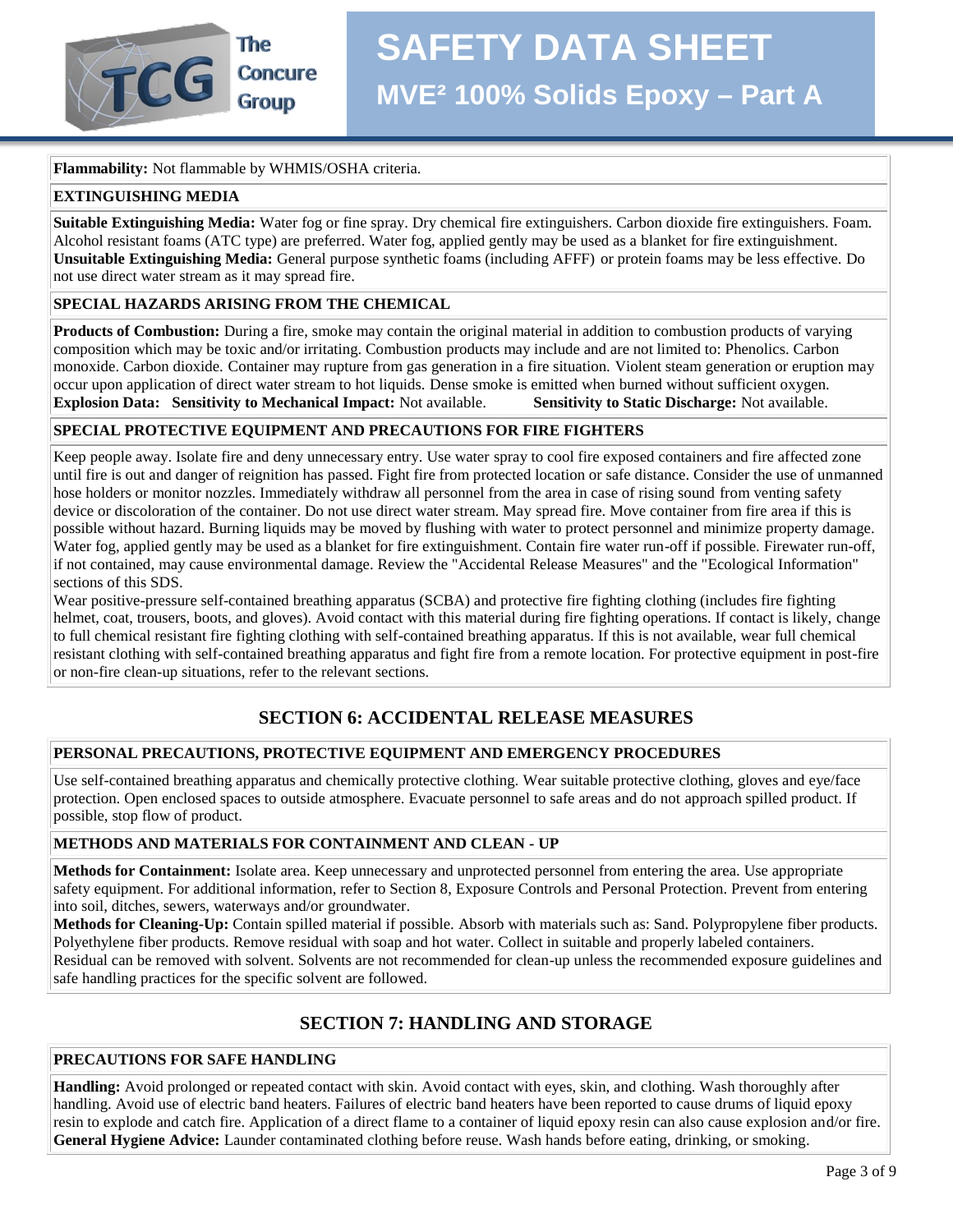

#### **CONDITIONS FOR SAFE STORAGE, INCLUDING ANY INCOMPATIBILITIES**

**Storage:** Keep out of the reach of children. Keep containers tightly closed in a dry, cool and well-ventilated place. Store in air-tight labeled containers. Keep containers closed when not in use. Avoid any dust buildup by frequent cleaning and suitable construction of the storage area. Store in a temperature controlled area between  $10^{0}C(50^{0}F)$  and  $30^{0}C(90^{0}F)$ .

## **SECTION 8: EXPOSURE CONTROLS/PERSONAL PROTECTION**

#### **CONTROL PARAMETERS**

| <b>Exposure Guidelines</b>                                    |                |                |  |  |
|---------------------------------------------------------------|----------------|----------------|--|--|
| Occupational Exposure Limits                                  |                |                |  |  |
| Ingredient<br><b>ACGIH-TLV</b><br>OSHA-PEL                    |                |                |  |  |
| Propane, $2,2-bis[p-(2,3-$<br>epoxypropoxy)phenyl]-, polymers | Not available. | Not available. |  |  |

#### **EXPOSURE CONTROLS**

**Engineering Controls:** Use local exhaust ventilation, or other engineering controls to maintain airborne levels below exposure limit requirements or guidelines. If there are no applicable exposure limit requirements or guidelines, general ventilation should be sufficient for most operations. Local exhaust ventilation may be necessary for some operations.

#### **INDIVIDUAL PROTECTIVE MEASURES**

#### **Personal Protective Equipment:**

**Eye/Face Protection:** Wear approved face (face shield) protection or properly fitted splash-proof chemical safety goggles.

**Skin Protection:**

 **Hand Protection:** Wear suitable impervious Neoprene gloves, PVC disposable gloves, or Nitrile rubber gloves.  **Body Protection:** Wear suitable protective clothing.

**Respiratory Protection:** A NIOSH approved Mist Respirator or filtering facepiece. Respirators should be selected by and used under the direction of a trained health and safety professional following OSHA and ANSI requirement standards.

**General Health and Safety Measures:** Handle according to established industrial hygiene and safety practices.

# **SECTION 9: PHYSICAL AND CHEMICAL PROPERTIES**

| <b>Appearance</b>                              | Viscous Liquid                            |
|------------------------------------------------|-------------------------------------------|
| Color                                          | Colorless to Light Yellow                 |
| Odor                                           | <b>Odorless to Mild</b>                   |
| pH                                             | Not Available                             |
| <b>Initial Boiling Point and Boiling Range</b> | $320^{\circ}C(608^{\circ}F)$              |
| <b>Flash Point</b>                             | $264$ <sup>o</sup> C (507 <sup>o</sup> F) |
| <b>Evaporation Rate</b>                        | Not Available                             |
| <b>Flammability</b>                            | N <sub>o</sub>                            |
| <b>Lower Flammability/Explosive Limit</b>      | Not Available                             |
| <b>Upper Flammability/Explosive Limit</b>      | Not Available                             |
| <b>Vapor Pressure</b>                          | Not Available                             |
| <b>Vapor Density</b>                           | Not Available                             |
| <b>Relative Density/Specific Gravity</b>       | 1.1 to 1.2                                |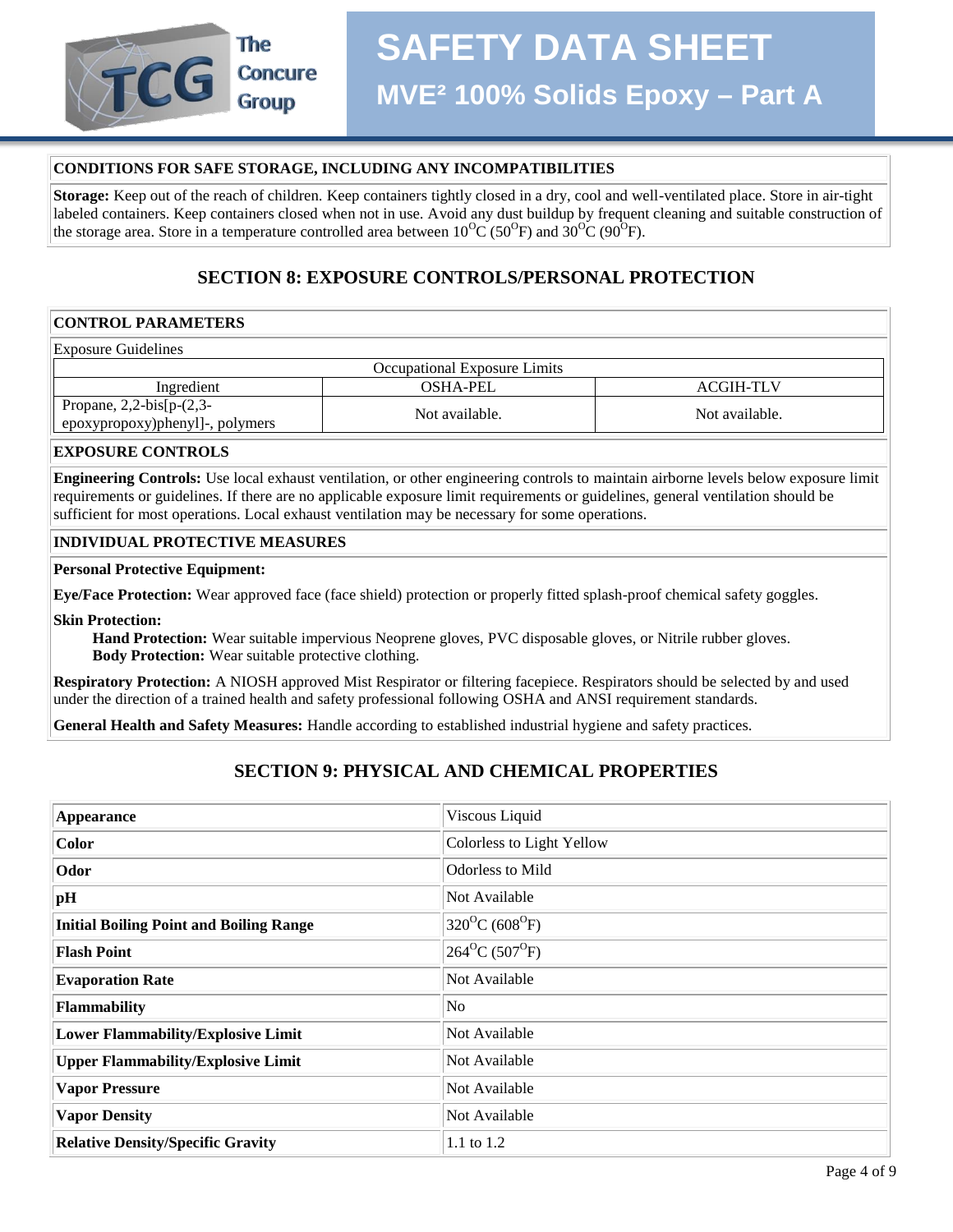

The **Concure Group** 

# **SAFETY DATA SHEET**

# **MVE² 100% Solids Epoxy – Part A**

| Solubility                             | Partial        |
|----------------------------------------|----------------|
| Partition coefficient: n-octanol/water | 3.242          |
| <b>Auto-Ignition Temperature</b>       | Not Available  |
| Decomposition Temperature              | Not Available  |
| <b>Oxidizing Properties</b>            | N <sub>0</sub> |
| <b>Explosive Properties</b>            | N <sub>0</sub> |

# **SECTION 10: STABILITY AND REACTIVITY**

#### **REACTIVITY**

Stable under normal conditions and conditions of normal use.

#### **CHEMICAL STABILITY**

Stable under normal storage conditions and conditions of normal use.

#### **POSSIBILITY OF HAZARDOUS REACTIONS**

Polymerization will not occur by itself. Masses of more than one pound (0.5 kg) of product plus an aliphatic amine will cause irreversible polymerization with considerable heat build-up.

#### **CONDITIONS TO AVOID**

Avoid short term exposures to temperatures above 300 °C (572 °F). Avoid prolonged exposure to temperatures above 250 °C (482 °F). Potentially violent decomposition can occur above 350 °C (662 °F). Generation of gas during decomposition can cause pressure in closed systems. Pressure build-up can be rapid.

#### **INCOMPATIBLE MATERIALS**

Avoid contact with oxidizing materials. Avoid contact with: Acids. Bases. Avoid unintended contact with amines.

#### **HAZARDOUS DECOMPOSITION PRODUCTS**

Decomposition products depend upon temperature, air supply and the presence of other materials. Gases are released during decomposition. Uncontrolled exothermic reaction of epoxy resins release phenolics, carbon monoxide, and water.

# **SECTION 11: TOXICOLOGICAL INFORMATION**

#### **INFORMATION ON TOXICOLOGICAL EFFECTS**

**Likely Routes of Exposure:** Skin contact, skin absorption, eye contact, inhalation, and ingestion.

#### **Symptoms related to physical/chemical/toxicological characteristics:**

**Eye:** May cause moderate eye irritation.

**Skin:** Brief contact may cause moderate skin irritation with local redness. Has caused allergic skin reactions in humans. Has demonstrated the potential for contact allergy in mice.

**Inhalation:** No relevant data found.

**Ingestion:** May be harmful if swallowed.

**Acute Toxicity:**

| <b>Ingredient</b>               | LC50          | LD50                     |
|---------------------------------|---------------|--------------------------|
| Propane, $2,2$ -bis[p- $(2,3$ - | Not Available | Oral $15,000$ mg/kg, rat |
| epoxypropoxy)phenyl]-,          |               | Dermal 23,000 mg/kg, rat |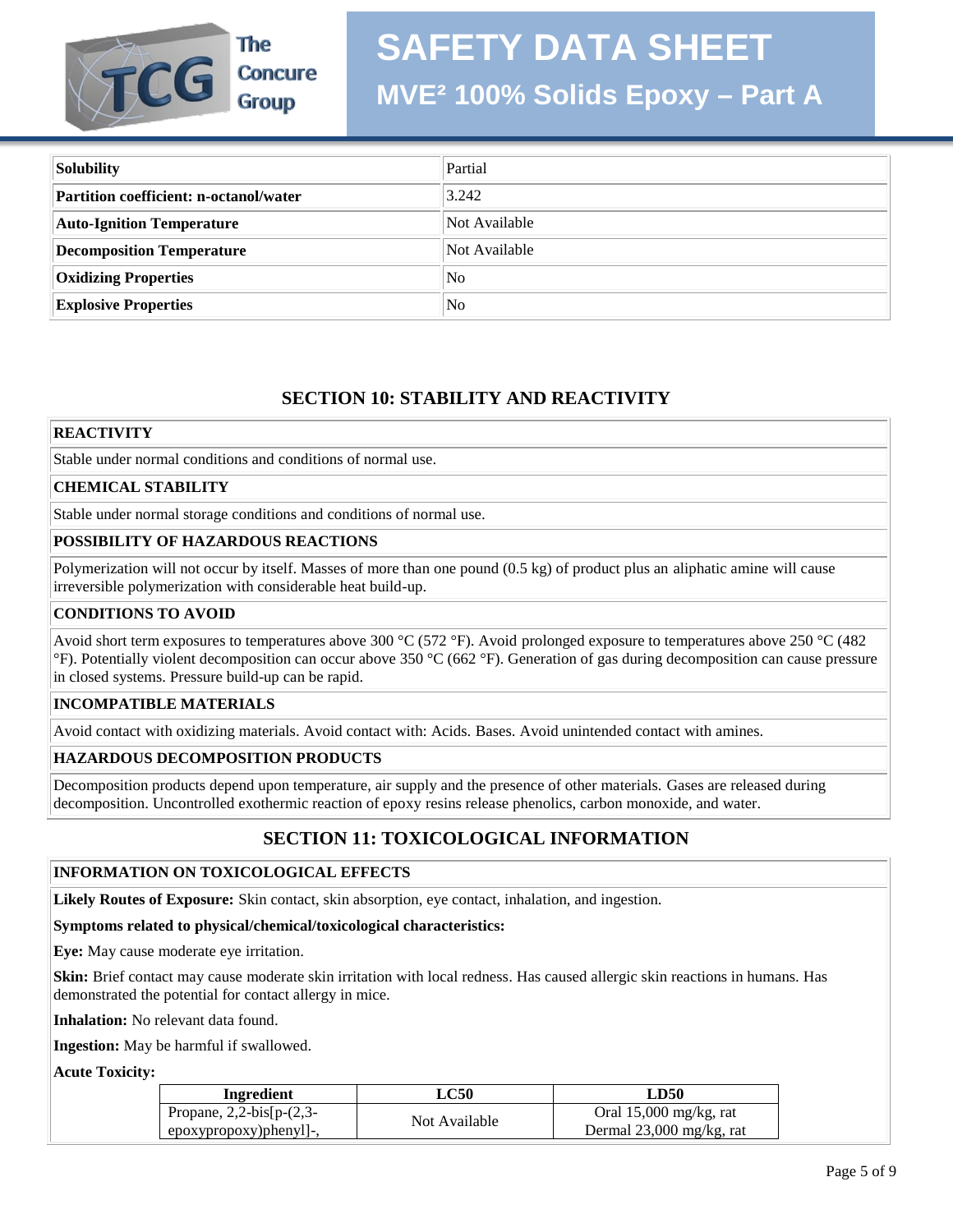

The **Concure Group** 

|                                                                                                                         | <b>Calculated overall Chemical Acute Toxicity Values</b> |                |
|-------------------------------------------------------------------------------------------------------------------------|----------------------------------------------------------|----------------|
| LC50 (inhalation)                                                                                                       | $LD50$ (oral)                                            | LD50 (dermal)  |
| Not available.                                                                                                          | Not available.                                           | Not available. |
| <b>Chemical Listed as Carcinogen or</b><br><b>Potential Carcinogen</b><br>Ingredient<br>(NTP, IARC, OSHA, ACGIH, CP65)* |                                                          |                |
| Propane, $2,2-bis[p-(2,3-$<br>epoxypropoxy)phenyl]-, polymers                                                           | Not listed.                                              |                |

#### **DELAYED, IMMEDIATE, AND CHRONIC EFFECTS OF SHORT-TERM AND LONG-TERM EXPOSURE**

**Skin Corrosion/Irritation:** Brief contact may cause moderate skin irritation with local redness. Has caused allergic skin reactions in humans. Has demonstrated the potential for contact allergy in mice.

**Serious Eye Damage/Irritation:** May cause moderate eye irritation.

**Respiratory Sensitization:** No relevant data found about significant adverse affects of repeated exposure.

**Skin Sensitization:** May cause an allergic skin reaction.

**STOT-Single Exposure:** May cause respiratory irritation.

#### **Chronic Health Effects:**

 **Carcinogenicity:** Not hazardous by WHMIS/OSHA criteria.  **Germ Cell Mutagenicity:** Not hazardous by WHMIS/OSHA criteria.

#### **Reproductive Toxicity:**

 **Developmental:** Based on available data, the classification criteria are not met.  **Teratogenicity:** Not hazardous by WHMIS/OSHA criteria.  **Embryotoxicity:** Not hazardous by WHMIS/OSHA criteria.  **Fertility:** Based on available data, the classification criteria are not met.

**STOT-Repeated Exposure:** Not available.

**Aspiration Hazard:** Based on available data, the classification criteria are not met.

**Toxicologically Synergistic Materials:** Not available.

**Other Information:** Not available.

# **SECTION 12: ECOLOGICAL INFORMATION**

#### **ECOTOXICITY**

**Acute/Chronic Toxicity:** Moderately toxic to aquatic organisms on an acute basis.

**Toxicity to Fish** LC50 (96 h): 2 mg/l Species: Oncorhynchus mykiss (rainbow trout) **Toxicity to Aquatic Invertebrates** EC50 (48 h): 1.8 mg/l Species: Daphnia magna (Water flea), static test **Toxicity to Aquatic Plants** ErC50 (72 h): 11 mg/l Species: Scenedesmus capricornutum (fresh water algae), static test, Growth rate inhibition **Toxicity to Micro-organisms** IC50  $(18 h) > 42.6$  mg/l Species: Bacteria **Toxicity to Aquatic Invertebrates** Daphnia magna (Water flea), semi-static test, 21 d, number of offspring, NOEC: 0.3 mg/l

### **PERSISTENCE AND DEGRADABILITY**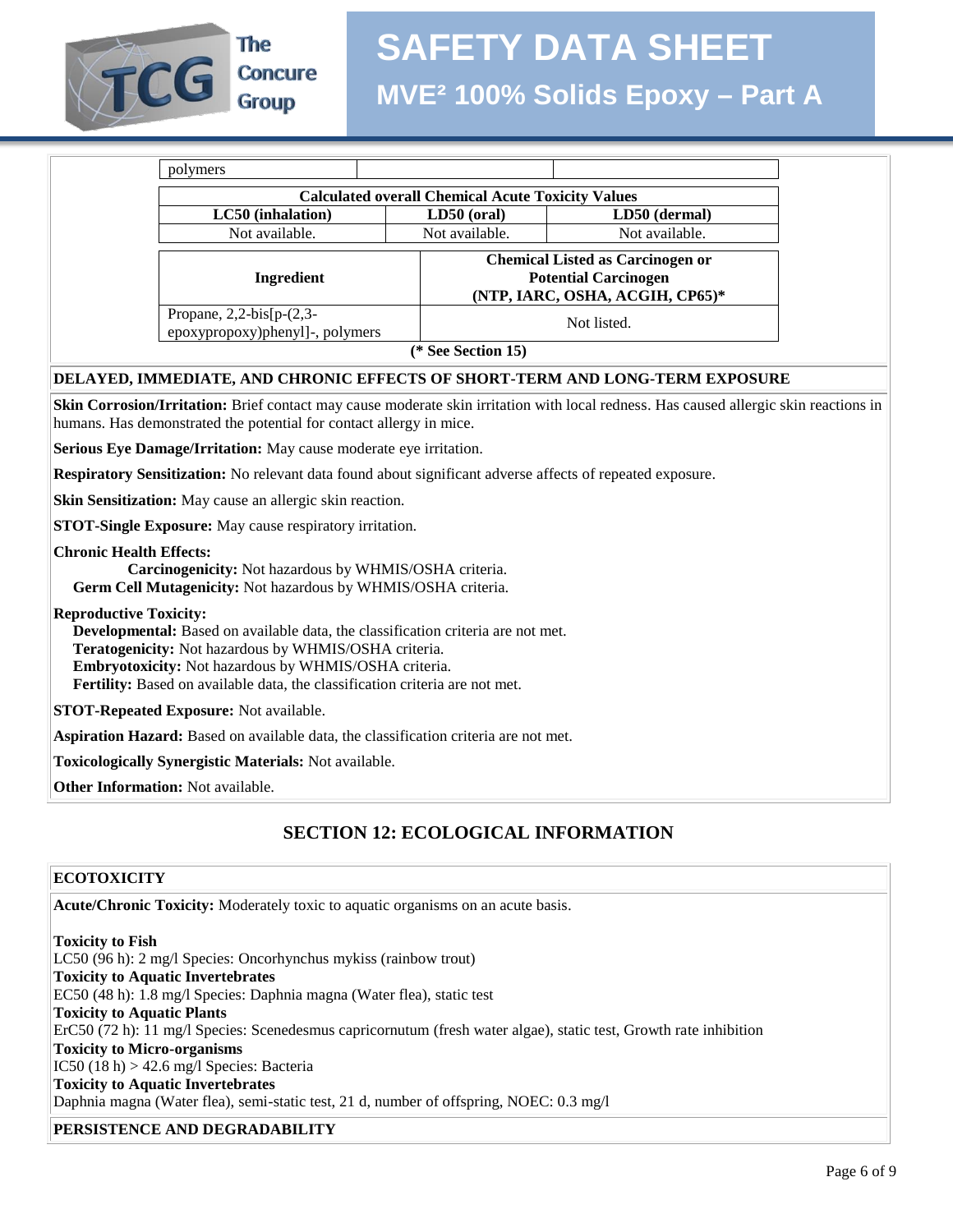

# The **Concure Group**

Based on stringent OECD test guidelines, this material cannot be considered as readily biodegradable; however, these results do not necessarily mean that the material is not biodegradable under environmental conditions.

#### **BIOACCUMULATIVE POTENTIAL**

**Bioaccumulation:** Bioconcentration potential is moderate (BCF between 100 and 3000 or Log Pow between 3 and 5). **Partition coefficient, n-octanol/water (log Pow):** 3.242 Estimated.

#### **MOBILITY IN SOIL**

Potential for mobility in soil is low (Koc between 500 and 2000), Given its very low Henry's constant, volatilization from natural bodies of water or moist soil is not expected to be an important fate process. **Partition coefficient, soil organic carbon/water (Koc):** 1,800 - 4,400 Estimated.

**OTHER ADVERSE EFFECTS**

Not available.

# **SECTION 13: DISPOSAL CONSIDERATIONS**

#### **WASTE TREATMENT METHODS**

**Disposal Method:** This material must be disposed of in accordance with all local, state, provincial, and federal regulations.

**Other Disposal Recommendations:** Not available

# **SECTION 14: TRANSPORT INFORMATION**

#### **UN NUMBER**

#### UN3082

#### **UN PROPER SHIPPING NAME**

ENVIRONMENTALLY HAZARDOUS SUBSTANCE, LIQUID, N.O.S.

#### **TRANSPORT HAZARD CLASS (ES)**

Class or Division : 9 Packing group : III

#### **ENVIRONMENTAL HAZARDS**

Regulated as a Marine Pollutant, or meets the definition of toxic to the aquatic environment.

#### **SPECIAL PRECAUTIONS**

Do not handle until all safety precautions have been read and understood.

# **SECTION 15: REGULATORY INFORMATION**

#### **SAFETY, HEALTH AND ENVIRONMENTAL REGULATIONS/ LEGISLATIONS SPECIFIC FOR THE CHEMICAL**

| SDS prepared pursuant to the Hazard Communication Standard (CFR29 1910.1200) HazCom 2012 |                                 |                                       |                            |                       |
|------------------------------------------------------------------------------------------|---------------------------------|---------------------------------------|----------------------------|-----------------------|
| <b>SARA Title III</b>                                                                    |                                 |                                       |                            |                       |
| Ingredient                                                                               | Section 302 (EHS) TPQ<br>(lbs.) | <b>Section 304 EHS RO</b><br>$(lbs.)$ | <b>CERCLA RQ</b><br>(Ibs.) | <b>Section</b><br>313 |
| Propane, $2,2-bis[p-(2,3-$<br>epoxypropoxy)phenyl]-,<br>polymers                         | Not listed.                     | Not listed.                           | Not listed.                | Not listed.           |

**California Proposition 65:** This product does not contain chemicals known to the state of California to cause cancer.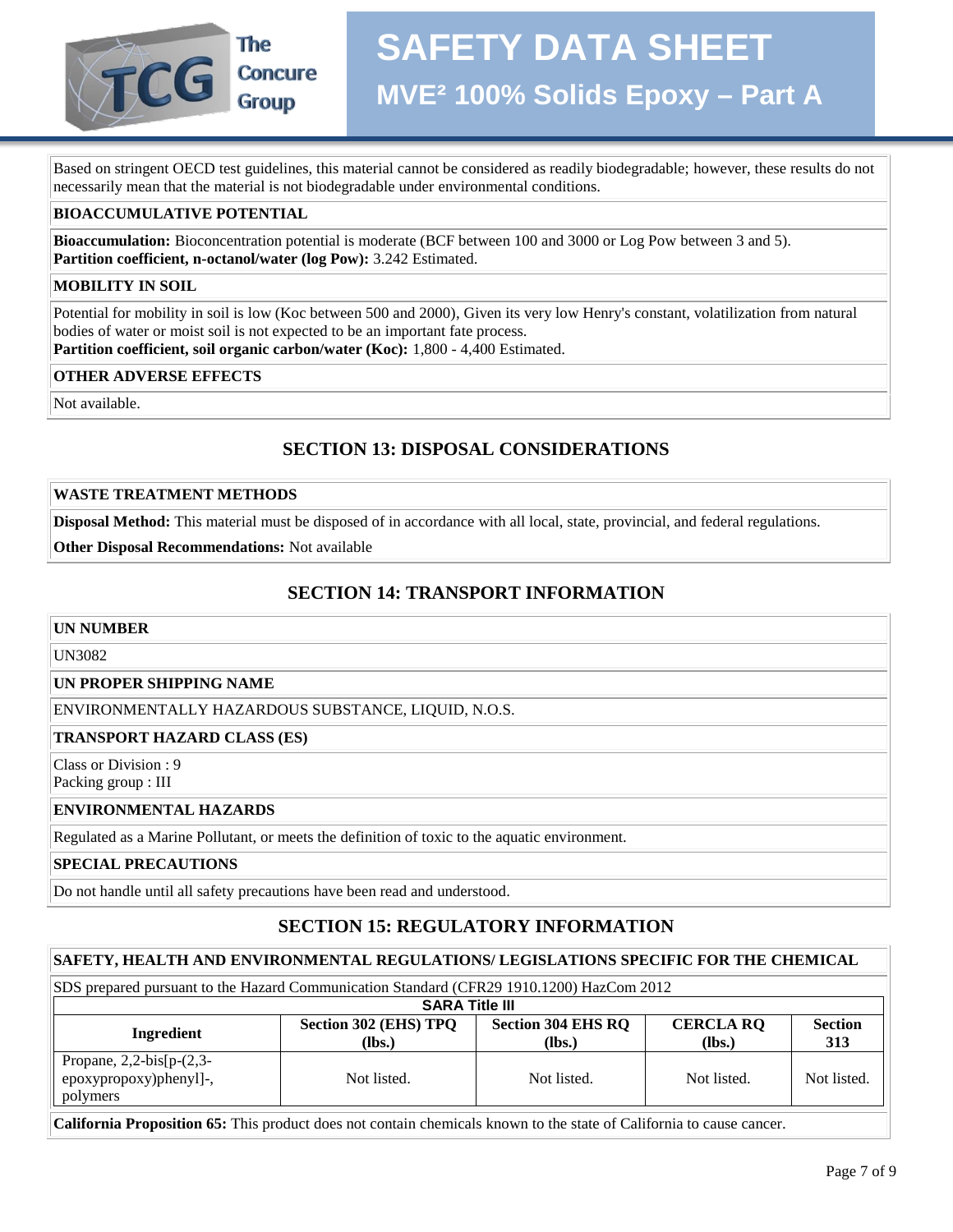

# **SAFETY DATA SHEET MVE² 100% Solids Epoxy – Part A**

**WHMIS Classification(s):** 

Class D2B - Skin/Eye Irritant, Sensitizer

| TSCA:                                                                                              |                                                                                                         |                                                            | <b>WHMIS Hazard Symbols:</b>                                                                                                          |                                                       |  |
|----------------------------------------------------------------------------------------------------|---------------------------------------------------------------------------------------------------------|------------------------------------------------------------|---------------------------------------------------------------------------------------------------------------------------------------|-------------------------------------------------------|--|
| Ingredient                                                                                         |                                                                                                         | <b>USA TSCA LISTED</b>                                     |                                                                                                                                       |                                                       |  |
| Propane, $2,2-bis[p-(2,3-$                                                                         |                                                                                                         |                                                            |                                                                                                                                       |                                                       |  |
| epoxypropoxy)phenyl]-,                                                                             |                                                                                                         | Yes.                                                       |                                                                                                                                       |                                                       |  |
| polymers                                                                                           |                                                                                                         |                                                            |                                                                                                                                       |                                                       |  |
|                                                                                                    |                                                                                                         |                                                            |                                                                                                                                       |                                                       |  |
|                                                                                                    |                                                                                                         | <b>NFPA National Fire Protection Association</b>           |                                                                                                                                       | <b>HMIS-Hazardous Materials Identification System</b> |  |
| Health:                                                                                            |                                                                                                         |                                                            | Health:                                                                                                                               | $1*$                                                  |  |
| Fire:                                                                                              |                                                                                                         | 1                                                          | Fire:                                                                                                                                 | 1                                                     |  |
| <b>Reactivity:</b>                                                                                 |                                                                                                         | $\overline{2}$                                             | <b>Reactivity:</b>                                                                                                                    | $\overline{2}$                                        |  |
|                                                                                                    |                                                                                                         |                                                            |                                                                                                                                       |                                                       |  |
|                                                                                                    |                                                                                                         |                                                            | <b>Hazard Rating:</b> $0 = \text{minimal}$ , $1 = \text{slight}$ , $2 = \text{moderate}$ , $3 = \text{severe}$ , $4 = \text{extreme}$ |                                                       |  |
|                                                                                                    |                                                                                                         | * SOURCE AGENCY CARCINOGEN CLASSIFICATIONS:                |                                                                                                                                       |                                                       |  |
|                                                                                                    |                                                                                                         |                                                            |                                                                                                                                       |                                                       |  |
| <b>CP65</b>                                                                                        |                                                                                                         | <b>California Proposition 65</b>                           |                                                                                                                                       |                                                       |  |
| OSHA (O)                                                                                           |                                                                                                         | Occupational Safety and Health Administration.             |                                                                                                                                       |                                                       |  |
| ACGIH(G)                                                                                           |                                                                                                         | American Conference of Governmental Industrial Hygienists. |                                                                                                                                       |                                                       |  |
|                                                                                                    | A1 - Confirmed human carcinogen.                                                                        |                                                            |                                                                                                                                       |                                                       |  |
| A2 - Suspected human carcinogen.                                                                   |                                                                                                         |                                                            |                                                                                                                                       |                                                       |  |
|                                                                                                    |                                                                                                         | A3 - Animal carcinogen.                                    |                                                                                                                                       |                                                       |  |
|                                                                                                    |                                                                                                         | A4 - Not classifiable as a human carcinogen.               |                                                                                                                                       |                                                       |  |
|                                                                                                    |                                                                                                         | A5 - Not suspected as a human carcinogen.                  |                                                                                                                                       |                                                       |  |
| IARC (I)                                                                                           |                                                                                                         | <b>International Agency for Research on Cancer.</b>        |                                                                                                                                       |                                                       |  |
|                                                                                                    |                                                                                                         |                                                            |                                                                                                                                       |                                                       |  |
| 1 - The agent (mixture) is carcinogenic to humans.                                                 |                                                                                                         |                                                            |                                                                                                                                       |                                                       |  |
| 2A - The agent (mixture) is probably carcinogenic to humans; there is limited evidence of          |                                                                                                         |                                                            |                                                                                                                                       |                                                       |  |
|                                                                                                    | carcinogenicity in humans and sufficient evidence of carcinogenicity in experimental animals.           |                                                            |                                                                                                                                       |                                                       |  |
| 2B - The agent (mixture) is possibly carcinogenic to humans; there is limited evidence of          |                                                                                                         |                                                            |                                                                                                                                       |                                                       |  |
| carcinogenicity in humans in the absence of sufficient evidence of carcinogenicity in experimental |                                                                                                         |                                                            |                                                                                                                                       |                                                       |  |
|                                                                                                    | animals.                                                                                                |                                                            |                                                                                                                                       |                                                       |  |
|                                                                                                    | 3 - The agent (mixture, exposure circumstance) is not classifiable as to its carcinogenicity to humans. |                                                            |                                                                                                                                       |                                                       |  |
|                                                                                                    |                                                                                                         |                                                            | 4 - The agent (mixture, exposure circumstance) is probably not carcinogenic to humans.                                                |                                                       |  |
| NTP(N)                                                                                             |                                                                                                         | <b>National Toxicology Program.</b>                        |                                                                                                                                       |                                                       |  |
|                                                                                                    |                                                                                                         | 1 - Known to be carcinogens.                               |                                                                                                                                       |                                                       |  |
| 2 - Reasonably anticipated to be carcinogens.                                                      |                                                                                                         |                                                            |                                                                                                                                       |                                                       |  |

### **SECTION 16: OTHER INFORMATION**

| Date of Preparation:  | January 2, 2017 |
|-----------------------|-----------------|
| Version:              | 1701            |
| <b>Revision Date:</b> | Initial Issue   |
| <b>Prepared by:</b>   |                 |

**Disclaimer:** We believe the statements, technical information and recommendations contained herein are reliable, but they are given without warranty or guarantee of any kind. The information contained in this document applies to this specific material as supplied. It may not be valid for this material if it is used in combination with any other materials. It is the user's responsibility to satisfy oneself as to the suitability and completeness of this information for the user's own particular use.